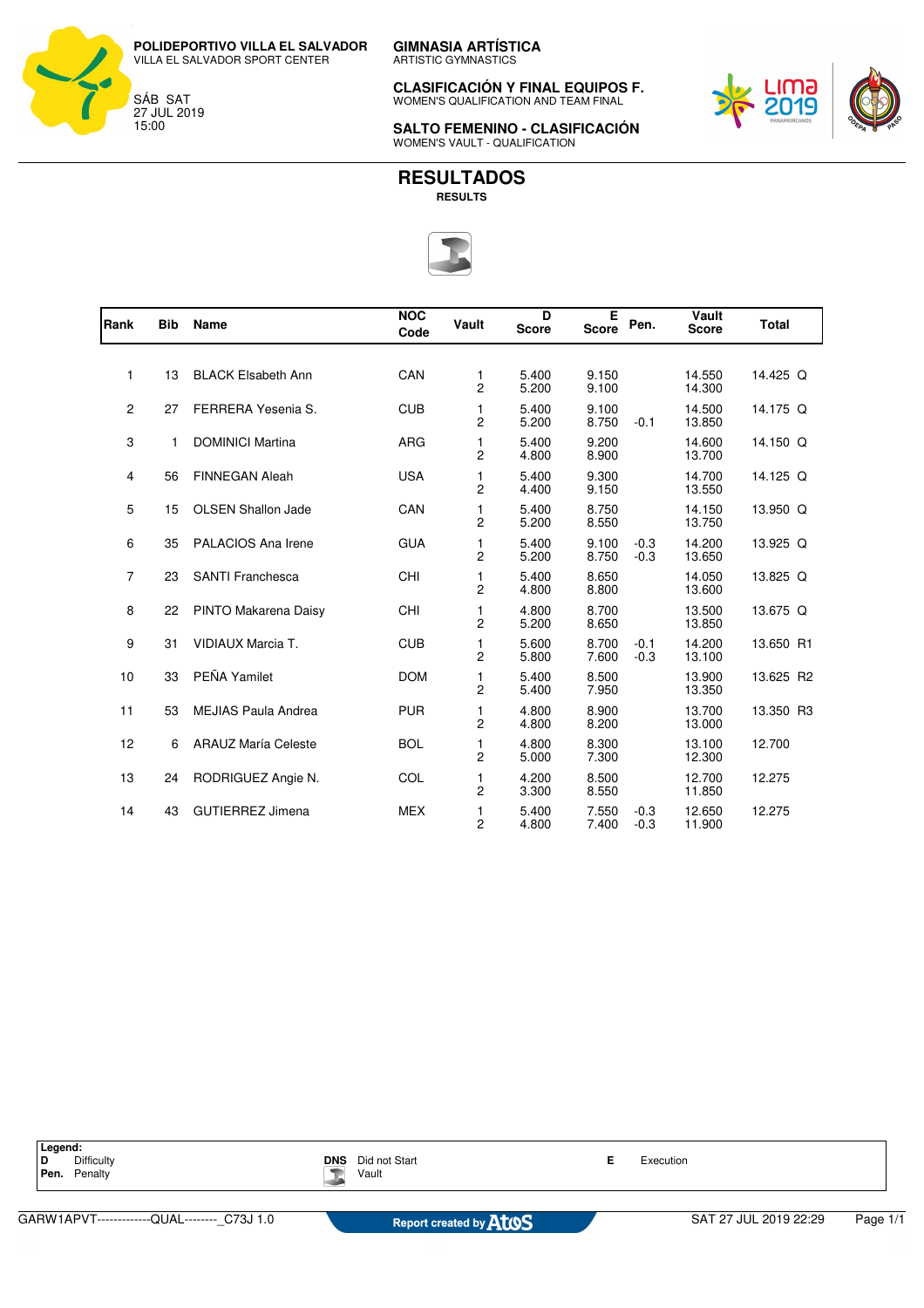**GIMNASIA ARTÍSTICA**

ARTISTIC GYMNASTICS

**CLASIFICACIÓN Y FINAL EQUIPOS F.** WOMEN'S QUALIFICATION AND TEAM FINAL



**BARRAS ASIMÉTRICAS FEMENINO - CLASIFIC** WOMEN'S UNEVEN BARS - QUALIFICATION



| Rank                    | Bib            | Name                       | <b>NOC</b> | D            | Е            | Pen. | Total  |                |
|-------------------------|----------------|----------------------------|------------|--------------|--------------|------|--------|----------------|
|                         |                |                            | Code       | <b>Score</b> | <b>Score</b> |      |        |                |
|                         |                |                            |            |              |              |      |        |                |
| 1                       | 58             | MC CUSKER Riley            | <b>USA</b> | 6.100        | 8.800        |      | 14.900 | Q              |
| $\overline{c}$          | 59             | <b>WONG Leanne</b>         | <b>USA</b> | 5.900        | 8.350        |      | 14.250 | Q              |
| 3                       | 57             | <b>HURD Morgan</b>         | <b>USA</b> | 6.000        | 8.250        |      | 14.250 |                |
| $\overline{\mathbf{4}}$ | 13             | <b>BLACK Elsabeth Ann</b>  | CAN        | 5.900        | 8.150        |      | 14.050 | Q              |
| 5                       | 10             | <b>OLIVEIRA Lorrane</b>    | <b>BRA</b> | 5.600        | 8.400        |      | 14.000 | Q              |
| 6                       | 55             | EAKER Kara                 | <b>USA</b> | 5.500        | 8.300        |      | 13.800 |                |
| $\overline{7}$          | $\mathbf{1}$   | <b>DOMINICI Martina</b>    | <b>ARG</b> | 4.900        | 8.450        |      | 13.350 | Q              |
| 8                       | 11             | PEDRO Carolyne             | <b>BRA</b> | 5.100        | 8.050        |      | 13.150 | Q              |
| 9                       | 14             | MOORS Brooklyn C.          | CAN        | 5.000        | 8.100        |      | 13.100 | Q              |
| 10                      | 3              | MAGISTRATI Abigail         | ARG        | 5.000        | 8.000        |      | 13.000 | Q              |
| 11                      | 9              | <b>DOS SANTOS Thais</b>    | <b>BRA</b> | 5.000        | 7.950        |      | 12.950 |                |
| 12                      | 16             | ONYSHKO Isabela            | CAN        | 5.600        | 7.350        |      | 12.950 |                |
| 13                      | 36             | <b>FRANCIS Danusia May</b> | JAM        | 5.100        | 7.775        |      | 12.875 | R <sub>1</sub> |
| 14                      | 12             | <b>SARAIVA Flavia</b>      | <b>BRA</b> | 5.200        | 7.600        |      | 12.800 |                |
| 15                      | 31             | VIDIAUX Marcia T.          | <b>CUB</b> | 4.500        | 8.200        |      | 12.700 | R <sub>2</sub> |
| 16                      | 39             | BRICEÑO Daniela A.         | <b>MEX</b> | 4.700        | 8.000        |      | 12.700 | R <sub>3</sub> |
| 17                      | 26             | SALAS Heika Del Sol        | <b>CRC</b> | 4.900        | 7.800        |      | 12.700 |                |
| 18                      | 17             | WOO Victoria Kayen         | CAN        | 5.100        | 7.500        |      | 12.600 |                |
| 19                      | 44             | <b>COLLANTES Sandra</b>    | PER        | 4.100        | 8.475        |      | 12.575 |                |
| 20                      | $\overline{4}$ | PEREYRA Valeria            | <b>ARG</b> | 4.500        | 7.950        |      | 12.450 |                |
| 21                      | 42             | <b>GUTIERREZ Anapaula</b>  | <b>MEX</b> | 4.900        | 7.475        |      | 12.375 |                |
| 22                      | $\overline{c}$ | FERNANDEZ Luna M.          | <b>ARG</b> | 4.500        | 7.800        |      | 12.300 |                |
| 23                      | 43             | <b>GUTIERREZ Jimena</b>    | <b>MEX</b> | 4.900        | 7.350        |      | 12.250 |                |
| 24                      | 19             | CASTRO Simona Paz          | CHI        | 4.300        | 7.900        |      | 12.200 |                |
| 25                      | 52             | MALDONADO Andrea           | <b>PUR</b> | 4.500        | 7.550        |      | 12.050 |                |
| 26                      | 29             | <b>MORFFI Mary Adny</b>    | <b>CUB</b> | 4.900        | 7.150        |      | 12.050 |                |
| 27                      | 47             | ORREGO Ariana Gabriela     | <b>PER</b> | 4.700        | 7.300        |      | 12.000 |                |
| 28                      | 21             | PÉREZ María Del Sol        | CHI        | 4.600        | 7.350        |      | 11.950 |                |
| 29                      | 20             | PÉREZ María Del Mar        | <b>CHI</b> | 4.400        | 7.350        |      | 11.750 |                |
| 30                      | 30             | RODRÍGUEZ Yumila C.        | <b>CUB</b> | 5.200        | 6.500        |      | 11.700 |                |
| 31                      | 40             | <b>CAMPOS Paulina</b>      | <b>MEX</b> | 4.600        | 7.050        |      | 11.650 |                |
| 32                      | 49             | <b>DIAZ Karelys</b>        | <b>PUR</b> | 4.200        | 7.300        |      | 11.500 |                |
| 33                      | 27             | FERRERA Yesenia S.         | <b>CUB</b> | 5.300        | 6.200        |      | 11.500 |                |
| 34                      | 33             | PEÑA Yamilet               | <b>DOM</b> | 4.500        | 6.950        |      | 11.450 |                |
| 35                      | 37             | RICHMON Kiara A.           | <b>JAM</b> | 4.000        | 7.400        |      | 11.400 |                |
| 36                      | 25             | ALVARADO Luciana           | CRC        | 4.500        | 6.850        |      | 11.350 |                |
| 36                      | 35             | PALACIOS Ana Irene         | <b>GUA</b> | 4.500        | 6.850        |      | 11.350 |                |
|                         |                |                            |            |              |              |      |        |                |
| 38                      | 48             | SARANGO Valentina          | PER        | 4.000        | 7.200        |      | 11.200 |                |
| 39                      | 34             | RUANO Paola Massiel        | ESA        | 4.100        | 6.925        |      | 11.025 |                |
| 40                      | 38             | <b>WILLIAMS Toni-Ann</b>   | JAM        | 2.700        | 8.100        |      | 10.800 |                |
| 41                      | 50             | <b>DIAZ Nicole Marie</b>   | <b>PUR</b> | 3.200        | 7.600        |      | 10.800 |                |
| 42                      | 54             | <b>CEDRES Pierina</b>      | URU        | 4.100        | 6.600        |      | 10.700 |                |
| 43                      | 23             | SANTI Franchesca           | CHI        | 4.500        | 6.150        |      | 10.650 |                |
| 44                      | 45             | DIAZ Fabiola Itzy          | <b>PER</b> | 4.000        | 6.500        |      | 10.500 |                |
| 45                      | 53             | <b>MEJIAS Paula Andrea</b> | <b>PUR</b> | 4.400        | 6.000        |      | 10.400 |                |
| 46                      | 60             | DE SOUSA Katriel           | VEN        | 4.300        | 5.950        |      | 10.250 |                |
| 47                      | 24             | RODRIGUEZ Angie N.         | <b>COL</b> | 2.800        | 7.000        |      | 9.800  |                |
| 48                      | 6              | <b>ARAUZ María Celeste</b> | <b>BOL</b> | 3.500        | 6.250        |      | 9.750  |                |

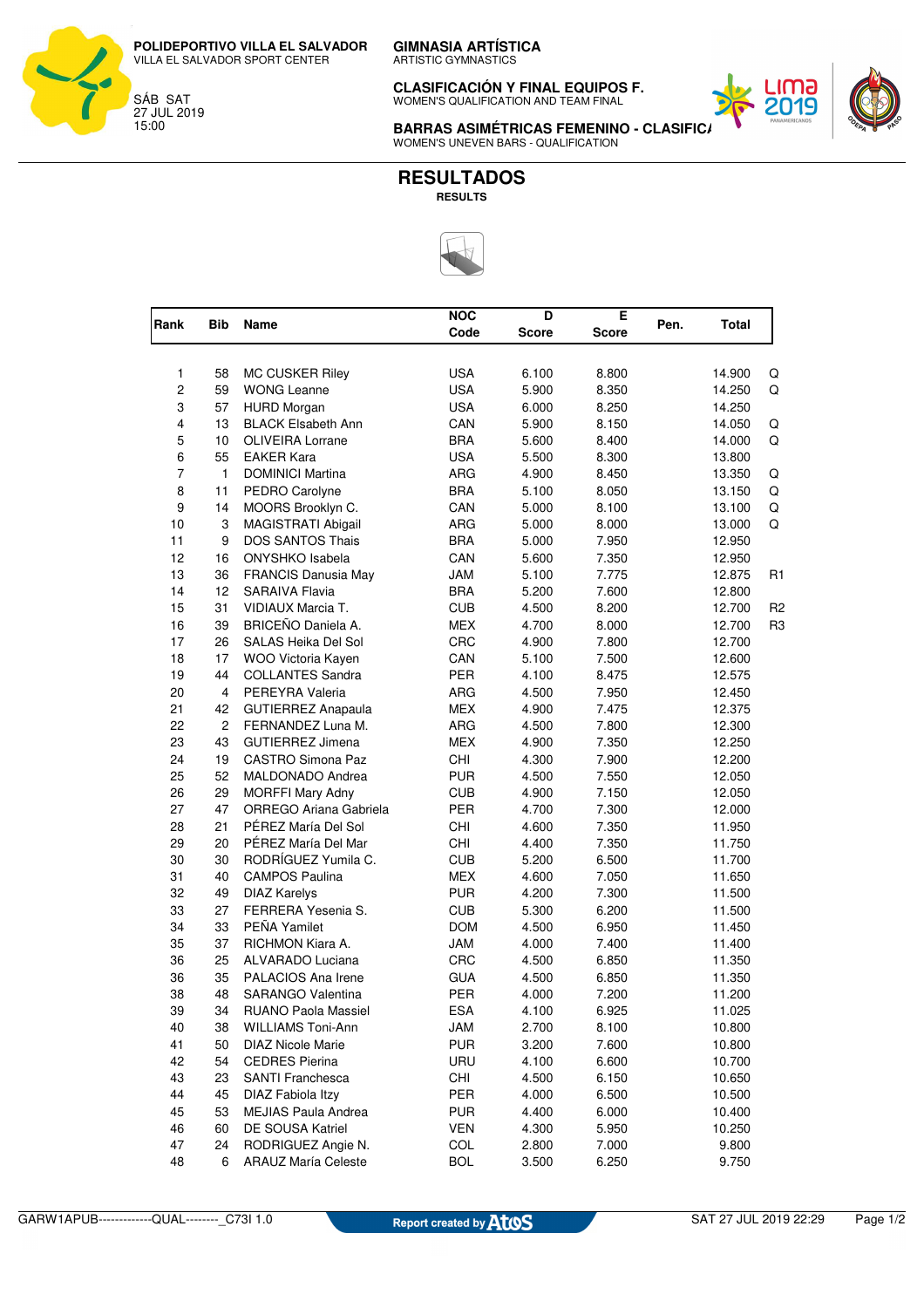**GIMNASIA ARTÍSTICA**

ARTISTIC GYMNASTICS

**CLASIFICACIÓN Y FINAL EQUIPOS F.** WOMEN'S QUALIFICATION AND TEAM FINAL



**BARRAS ASIMÉTRICAS FEMENINO - CLASIFIC** WOMEN'S UNEVEN BARS - QUALIFICATION



| Rank           | <b>Bib</b> | Name                                                                    | <b>NOC</b><br>Code              | D<br><b>Score</b>       | Е<br><b>Score</b>       | Pen. | Total                   |
|----------------|------------|-------------------------------------------------------------------------|---------------------------------|-------------------------|-------------------------|------|-------------------------|
| 49<br>50<br>51 | 32         | 18 RUTTY Raegan Amelia<br>VASQUEZ Diana S.<br><b>ECHAVARRIA Alondra</b> | CAY<br><b>BOL</b><br><b>DOM</b> | 2.800<br>2.600<br>2.800 | 6.800<br>6.750<br>5.225 |      | 9.600<br>9.350<br>8.025 |





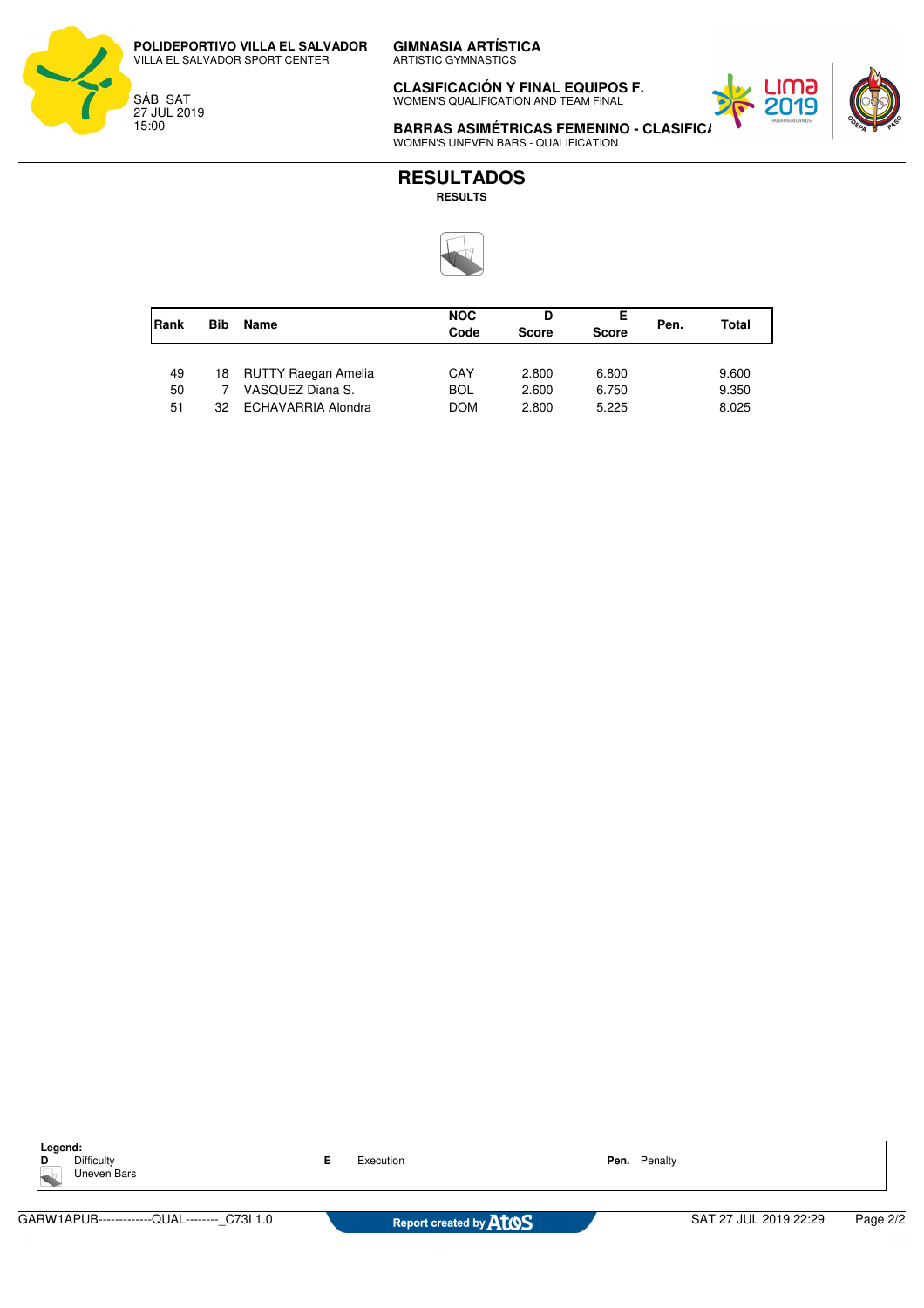**GIMNASIA ARTÍSTICA**

ARTISTIC GYMNASTICS

**CLASIFICACIÓN Y FINAL EQUIPOS F.** WOMEN'S QUALIFICATION AND TEAM FINAL





**VIGA DE EQUILIBRIO FEMENINO - CLASIFICAC** WOMEN'S BEAM - QUALIFICATION

## **RESULTADOS RESULTS**



| <b>NOC</b><br>D<br>E<br>Rank<br><b>Bib</b><br>Pen.<br>Name<br><b>Total</b><br>Code<br><b>Score</b><br><b>Score</b><br><b>USA</b><br>1<br>55<br><b>EAKER Kara</b><br>6.400<br>8.450<br>14.850<br>$\overline{c}$<br>58<br>MC CUSKER Riley<br><b>USA</b><br>5.900<br>8.350<br>14.250<br>3<br>59<br><b>USA</b><br><b>WONG Leanne</b><br>5.500<br>8.150<br>13.650<br>4<br>57<br><b>USA</b><br><b>HURD Morgan</b><br>5.300<br>7.800<br>13.100<br>5<br>36<br><b>FRANCIS Danusia May</b><br>JAM<br>5.000<br>7.950<br>12.950<br>6<br>PER<br>45<br>DIAZ Fabiola Itzy<br>5.100<br>7.850<br>12.950<br>$\overline{7}$<br>13<br><b>BLACK Elsabeth Ann</b><br>CAN<br>5.600<br>7.350<br>12.950<br>8<br>12<br><b>SARAIVA Flavia</b><br><b>BRA</b><br>5.500<br>7.400<br>12.900<br>9<br>47<br>ORREGO Ariana Gabriela<br>PER<br>7.750<br>5.000<br>12.750<br>10<br>5<br>ARG<br>4.900<br>PISOS Agustina<br>7.825<br>12.725<br>11<br>WOO Victoria Kayen<br>CAN<br>17<br>5.000<br>7.600<br>12.600<br>12<br><b>ONYSHKO Isabela</b><br>CAN<br>5.000<br>16<br>7.550<br>12.550<br>13<br><b>PUR</b><br>51<br>4.800<br>7.650<br><b>LEON Bianca Cristina</b><br>12.450<br>14<br>49<br><b>PUR</b><br>7.550<br><b>DIAZ Karelys</b><br>4.800<br>12.350<br>15<br>40<br><b>CAMPOS Paulina</b><br>MEX<br>4.900<br>12.250<br>7.350<br>16<br>9<br><b>DOS SANTOS Thais</b><br><b>BRA</b><br>5.300<br>6.900<br>12.200<br>17<br>25<br>ALVARADO Luciana<br><b>CRC</b><br>4.600<br>7.550<br>12.150<br>18<br>29<br>MORFFI Mary Adny<br><b>CUB</b><br>7.550<br>11.950<br>4.400<br>19<br>11<br>PEDRO Carolyne<br><b>BRA</b><br>4.700<br>7.250<br>11.950<br>20<br>14<br>MOORS Brooklyn C.<br>CAN<br>11.950<br>5.100<br>6.850<br>21<br>3<br>MAGISTRATI Abigail<br>$-0.1$<br>ARG<br>5.400<br>6.650<br>11.950<br>22<br>$-0.1$<br>42<br><b>MEX</b><br><b>GUTIERREZ Anapaula</b><br>5.000<br>7.000<br>11.900<br>23<br>34<br><b>RUANO Paola Massiel</b><br><b>ESA</b><br>4.500<br>7.300<br>11.800<br>24<br>20<br>PÉREZ María Del Mar<br>CHI<br>11.750<br>4.300<br>7.450<br>25<br>$\overline{c}$<br>FERNANDEZ Luna M.<br>ARG<br>4.800<br>6.950<br>11.750<br>26<br>44<br><b>COLLANTES Sandra</b><br>PER<br>4.300<br>7.400<br>11.700<br>27<br><b>DOMINICI Martina</b><br>ARG<br>1<br>5.300<br>6.400<br>11.700<br>28<br>FERRERA Yesenia S.<br><b>CUB</b><br>5.500<br>6.150<br>11.650<br>27<br>29<br>35<br>PALACIOS Ana Irene<br><b>GUA</b><br>$-0.1$<br>5.200<br>6.400<br>11.500<br>30<br>38<br><b>WILLIAMS Toni-Ann</b><br>JAM<br>11.350<br>4.200<br>7.150<br>31<br>MEX<br>$-0.1$<br>43<br><b>GUTIERREZ Jimena</b><br>4.600<br>6.850<br>11.350<br>32<br>31<br><b>CUB</b><br>VIDIAUX Marcia T.<br>4.900<br>6.300<br>11.200<br>33<br>60<br><b>DE SOUSA Katriel</b><br><b>VEN</b><br>4.200<br>6.750<br>10.950 |                |
|---------------------------------------------------------------------------------------------------------------------------------------------------------------------------------------------------------------------------------------------------------------------------------------------------------------------------------------------------------------------------------------------------------------------------------------------------------------------------------------------------------------------------------------------------------------------------------------------------------------------------------------------------------------------------------------------------------------------------------------------------------------------------------------------------------------------------------------------------------------------------------------------------------------------------------------------------------------------------------------------------------------------------------------------------------------------------------------------------------------------------------------------------------------------------------------------------------------------------------------------------------------------------------------------------------------------------------------------------------------------------------------------------------------------------------------------------------------------------------------------------------------------------------------------------------------------------------------------------------------------------------------------------------------------------------------------------------------------------------------------------------------------------------------------------------------------------------------------------------------------------------------------------------------------------------------------------------------------------------------------------------------------------------------------------------------------------------------------------------------------------------------------------------------------------------------------------------------------------------------------------------------------------------------------------------------------------------------------------------------------------------------------------------------------------------------------------------------------------------------------------------------------------------------------------------------------------------------------------------------------------------------------------------------------------------------------------------------------------------------------------|----------------|
|                                                                                                                                                                                                                                                                                                                                                                                                                                                                                                                                                                                                                                                                                                                                                                                                                                                                                                                                                                                                                                                                                                                                                                                                                                                                                                                                                                                                                                                                                                                                                                                                                                                                                                                                                                                                                                                                                                                                                                                                                                                                                                                                                                                                                                                                                                                                                                                                                                                                                                                                                                                                                                                                                                                                                   |                |
|                                                                                                                                                                                                                                                                                                                                                                                                                                                                                                                                                                                                                                                                                                                                                                                                                                                                                                                                                                                                                                                                                                                                                                                                                                                                                                                                                                                                                                                                                                                                                                                                                                                                                                                                                                                                                                                                                                                                                                                                                                                                                                                                                                                                                                                                                                                                                                                                                                                                                                                                                                                                                                                                                                                                                   |                |
|                                                                                                                                                                                                                                                                                                                                                                                                                                                                                                                                                                                                                                                                                                                                                                                                                                                                                                                                                                                                                                                                                                                                                                                                                                                                                                                                                                                                                                                                                                                                                                                                                                                                                                                                                                                                                                                                                                                                                                                                                                                                                                                                                                                                                                                                                                                                                                                                                                                                                                                                                                                                                                                                                                                                                   | Q              |
|                                                                                                                                                                                                                                                                                                                                                                                                                                                                                                                                                                                                                                                                                                                                                                                                                                                                                                                                                                                                                                                                                                                                                                                                                                                                                                                                                                                                                                                                                                                                                                                                                                                                                                                                                                                                                                                                                                                                                                                                                                                                                                                                                                                                                                                                                                                                                                                                                                                                                                                                                                                                                                                                                                                                                   | Q              |
|                                                                                                                                                                                                                                                                                                                                                                                                                                                                                                                                                                                                                                                                                                                                                                                                                                                                                                                                                                                                                                                                                                                                                                                                                                                                                                                                                                                                                                                                                                                                                                                                                                                                                                                                                                                                                                                                                                                                                                                                                                                                                                                                                                                                                                                                                                                                                                                                                                                                                                                                                                                                                                                                                                                                                   |                |
|                                                                                                                                                                                                                                                                                                                                                                                                                                                                                                                                                                                                                                                                                                                                                                                                                                                                                                                                                                                                                                                                                                                                                                                                                                                                                                                                                                                                                                                                                                                                                                                                                                                                                                                                                                                                                                                                                                                                                                                                                                                                                                                                                                                                                                                                                                                                                                                                                                                                                                                                                                                                                                                                                                                                                   |                |
|                                                                                                                                                                                                                                                                                                                                                                                                                                                                                                                                                                                                                                                                                                                                                                                                                                                                                                                                                                                                                                                                                                                                                                                                                                                                                                                                                                                                                                                                                                                                                                                                                                                                                                                                                                                                                                                                                                                                                                                                                                                                                                                                                                                                                                                                                                                                                                                                                                                                                                                                                                                                                                                                                                                                                   | Q              |
|                                                                                                                                                                                                                                                                                                                                                                                                                                                                                                                                                                                                                                                                                                                                                                                                                                                                                                                                                                                                                                                                                                                                                                                                                                                                                                                                                                                                                                                                                                                                                                                                                                                                                                                                                                                                                                                                                                                                                                                                                                                                                                                                                                                                                                                                                                                                                                                                                                                                                                                                                                                                                                                                                                                                                   | Q              |
|                                                                                                                                                                                                                                                                                                                                                                                                                                                                                                                                                                                                                                                                                                                                                                                                                                                                                                                                                                                                                                                                                                                                                                                                                                                                                                                                                                                                                                                                                                                                                                                                                                                                                                                                                                                                                                                                                                                                                                                                                                                                                                                                                                                                                                                                                                                                                                                                                                                                                                                                                                                                                                                                                                                                                   | Q              |
|                                                                                                                                                                                                                                                                                                                                                                                                                                                                                                                                                                                                                                                                                                                                                                                                                                                                                                                                                                                                                                                                                                                                                                                                                                                                                                                                                                                                                                                                                                                                                                                                                                                                                                                                                                                                                                                                                                                                                                                                                                                                                                                                                                                                                                                                                                                                                                                                                                                                                                                                                                                                                                                                                                                                                   | Q              |
|                                                                                                                                                                                                                                                                                                                                                                                                                                                                                                                                                                                                                                                                                                                                                                                                                                                                                                                                                                                                                                                                                                                                                                                                                                                                                                                                                                                                                                                                                                                                                                                                                                                                                                                                                                                                                                                                                                                                                                                                                                                                                                                                                                                                                                                                                                                                                                                                                                                                                                                                                                                                                                                                                                                                                   | Q              |
|                                                                                                                                                                                                                                                                                                                                                                                                                                                                                                                                                                                                                                                                                                                                                                                                                                                                                                                                                                                                                                                                                                                                                                                                                                                                                                                                                                                                                                                                                                                                                                                                                                                                                                                                                                                                                                                                                                                                                                                                                                                                                                                                                                                                                                                                                                                                                                                                                                                                                                                                                                                                                                                                                                                                                   | Q              |
|                                                                                                                                                                                                                                                                                                                                                                                                                                                                                                                                                                                                                                                                                                                                                                                                                                                                                                                                                                                                                                                                                                                                                                                                                                                                                                                                                                                                                                                                                                                                                                                                                                                                                                                                                                                                                                                                                                                                                                                                                                                                                                                                                                                                                                                                                                                                                                                                                                                                                                                                                                                                                                                                                                                                                   | R1             |
|                                                                                                                                                                                                                                                                                                                                                                                                                                                                                                                                                                                                                                                                                                                                                                                                                                                                                                                                                                                                                                                                                                                                                                                                                                                                                                                                                                                                                                                                                                                                                                                                                                                                                                                                                                                                                                                                                                                                                                                                                                                                                                                                                                                                                                                                                                                                                                                                                                                                                                                                                                                                                                                                                                                                                   |                |
|                                                                                                                                                                                                                                                                                                                                                                                                                                                                                                                                                                                                                                                                                                                                                                                                                                                                                                                                                                                                                                                                                                                                                                                                                                                                                                                                                                                                                                                                                                                                                                                                                                                                                                                                                                                                                                                                                                                                                                                                                                                                                                                                                                                                                                                                                                                                                                                                                                                                                                                                                                                                                                                                                                                                                   | R <sub>2</sub> |
|                                                                                                                                                                                                                                                                                                                                                                                                                                                                                                                                                                                                                                                                                                                                                                                                                                                                                                                                                                                                                                                                                                                                                                                                                                                                                                                                                                                                                                                                                                                                                                                                                                                                                                                                                                                                                                                                                                                                                                                                                                                                                                                                                                                                                                                                                                                                                                                                                                                                                                                                                                                                                                                                                                                                                   | R <sub>3</sub> |
|                                                                                                                                                                                                                                                                                                                                                                                                                                                                                                                                                                                                                                                                                                                                                                                                                                                                                                                                                                                                                                                                                                                                                                                                                                                                                                                                                                                                                                                                                                                                                                                                                                                                                                                                                                                                                                                                                                                                                                                                                                                                                                                                                                                                                                                                                                                                                                                                                                                                                                                                                                                                                                                                                                                                                   |                |
|                                                                                                                                                                                                                                                                                                                                                                                                                                                                                                                                                                                                                                                                                                                                                                                                                                                                                                                                                                                                                                                                                                                                                                                                                                                                                                                                                                                                                                                                                                                                                                                                                                                                                                                                                                                                                                                                                                                                                                                                                                                                                                                                                                                                                                                                                                                                                                                                                                                                                                                                                                                                                                                                                                                                                   |                |
|                                                                                                                                                                                                                                                                                                                                                                                                                                                                                                                                                                                                                                                                                                                                                                                                                                                                                                                                                                                                                                                                                                                                                                                                                                                                                                                                                                                                                                                                                                                                                                                                                                                                                                                                                                                                                                                                                                                                                                                                                                                                                                                                                                                                                                                                                                                                                                                                                                                                                                                                                                                                                                                                                                                                                   |                |
|                                                                                                                                                                                                                                                                                                                                                                                                                                                                                                                                                                                                                                                                                                                                                                                                                                                                                                                                                                                                                                                                                                                                                                                                                                                                                                                                                                                                                                                                                                                                                                                                                                                                                                                                                                                                                                                                                                                                                                                                                                                                                                                                                                                                                                                                                                                                                                                                                                                                                                                                                                                                                                                                                                                                                   |                |
|                                                                                                                                                                                                                                                                                                                                                                                                                                                                                                                                                                                                                                                                                                                                                                                                                                                                                                                                                                                                                                                                                                                                                                                                                                                                                                                                                                                                                                                                                                                                                                                                                                                                                                                                                                                                                                                                                                                                                                                                                                                                                                                                                                                                                                                                                                                                                                                                                                                                                                                                                                                                                                                                                                                                                   |                |
|                                                                                                                                                                                                                                                                                                                                                                                                                                                                                                                                                                                                                                                                                                                                                                                                                                                                                                                                                                                                                                                                                                                                                                                                                                                                                                                                                                                                                                                                                                                                                                                                                                                                                                                                                                                                                                                                                                                                                                                                                                                                                                                                                                                                                                                                                                                                                                                                                                                                                                                                                                                                                                                                                                                                                   |                |
|                                                                                                                                                                                                                                                                                                                                                                                                                                                                                                                                                                                                                                                                                                                                                                                                                                                                                                                                                                                                                                                                                                                                                                                                                                                                                                                                                                                                                                                                                                                                                                                                                                                                                                                                                                                                                                                                                                                                                                                                                                                                                                                                                                                                                                                                                                                                                                                                                                                                                                                                                                                                                                                                                                                                                   |                |
|                                                                                                                                                                                                                                                                                                                                                                                                                                                                                                                                                                                                                                                                                                                                                                                                                                                                                                                                                                                                                                                                                                                                                                                                                                                                                                                                                                                                                                                                                                                                                                                                                                                                                                                                                                                                                                                                                                                                                                                                                                                                                                                                                                                                                                                                                                                                                                                                                                                                                                                                                                                                                                                                                                                                                   |                |
|                                                                                                                                                                                                                                                                                                                                                                                                                                                                                                                                                                                                                                                                                                                                                                                                                                                                                                                                                                                                                                                                                                                                                                                                                                                                                                                                                                                                                                                                                                                                                                                                                                                                                                                                                                                                                                                                                                                                                                                                                                                                                                                                                                                                                                                                                                                                                                                                                                                                                                                                                                                                                                                                                                                                                   |                |
|                                                                                                                                                                                                                                                                                                                                                                                                                                                                                                                                                                                                                                                                                                                                                                                                                                                                                                                                                                                                                                                                                                                                                                                                                                                                                                                                                                                                                                                                                                                                                                                                                                                                                                                                                                                                                                                                                                                                                                                                                                                                                                                                                                                                                                                                                                                                                                                                                                                                                                                                                                                                                                                                                                                                                   |                |
|                                                                                                                                                                                                                                                                                                                                                                                                                                                                                                                                                                                                                                                                                                                                                                                                                                                                                                                                                                                                                                                                                                                                                                                                                                                                                                                                                                                                                                                                                                                                                                                                                                                                                                                                                                                                                                                                                                                                                                                                                                                                                                                                                                                                                                                                                                                                                                                                                                                                                                                                                                                                                                                                                                                                                   |                |
|                                                                                                                                                                                                                                                                                                                                                                                                                                                                                                                                                                                                                                                                                                                                                                                                                                                                                                                                                                                                                                                                                                                                                                                                                                                                                                                                                                                                                                                                                                                                                                                                                                                                                                                                                                                                                                                                                                                                                                                                                                                                                                                                                                                                                                                                                                                                                                                                                                                                                                                                                                                                                                                                                                                                                   |                |
|                                                                                                                                                                                                                                                                                                                                                                                                                                                                                                                                                                                                                                                                                                                                                                                                                                                                                                                                                                                                                                                                                                                                                                                                                                                                                                                                                                                                                                                                                                                                                                                                                                                                                                                                                                                                                                                                                                                                                                                                                                                                                                                                                                                                                                                                                                                                                                                                                                                                                                                                                                                                                                                                                                                                                   |                |
|                                                                                                                                                                                                                                                                                                                                                                                                                                                                                                                                                                                                                                                                                                                                                                                                                                                                                                                                                                                                                                                                                                                                                                                                                                                                                                                                                                                                                                                                                                                                                                                                                                                                                                                                                                                                                                                                                                                                                                                                                                                                                                                                                                                                                                                                                                                                                                                                                                                                                                                                                                                                                                                                                                                                                   |                |
|                                                                                                                                                                                                                                                                                                                                                                                                                                                                                                                                                                                                                                                                                                                                                                                                                                                                                                                                                                                                                                                                                                                                                                                                                                                                                                                                                                                                                                                                                                                                                                                                                                                                                                                                                                                                                                                                                                                                                                                                                                                                                                                                                                                                                                                                                                                                                                                                                                                                                                                                                                                                                                                                                                                                                   |                |
|                                                                                                                                                                                                                                                                                                                                                                                                                                                                                                                                                                                                                                                                                                                                                                                                                                                                                                                                                                                                                                                                                                                                                                                                                                                                                                                                                                                                                                                                                                                                                                                                                                                                                                                                                                                                                                                                                                                                                                                                                                                                                                                                                                                                                                                                                                                                                                                                                                                                                                                                                                                                                                                                                                                                                   |                |
|                                                                                                                                                                                                                                                                                                                                                                                                                                                                                                                                                                                                                                                                                                                                                                                                                                                                                                                                                                                                                                                                                                                                                                                                                                                                                                                                                                                                                                                                                                                                                                                                                                                                                                                                                                                                                                                                                                                                                                                                                                                                                                                                                                                                                                                                                                                                                                                                                                                                                                                                                                                                                                                                                                                                                   |                |
|                                                                                                                                                                                                                                                                                                                                                                                                                                                                                                                                                                                                                                                                                                                                                                                                                                                                                                                                                                                                                                                                                                                                                                                                                                                                                                                                                                                                                                                                                                                                                                                                                                                                                                                                                                                                                                                                                                                                                                                                                                                                                                                                                                                                                                                                                                                                                                                                                                                                                                                                                                                                                                                                                                                                                   |                |
|                                                                                                                                                                                                                                                                                                                                                                                                                                                                                                                                                                                                                                                                                                                                                                                                                                                                                                                                                                                                                                                                                                                                                                                                                                                                                                                                                                                                                                                                                                                                                                                                                                                                                                                                                                                                                                                                                                                                                                                                                                                                                                                                                                                                                                                                                                                                                                                                                                                                                                                                                                                                                                                                                                                                                   |                |
|                                                                                                                                                                                                                                                                                                                                                                                                                                                                                                                                                                                                                                                                                                                                                                                                                                                                                                                                                                                                                                                                                                                                                                                                                                                                                                                                                                                                                                                                                                                                                                                                                                                                                                                                                                                                                                                                                                                                                                                                                                                                                                                                                                                                                                                                                                                                                                                                                                                                                                                                                                                                                                                                                                                                                   |                |
| 34<br>26<br>SALAS Heika Del Sol<br><b>CRC</b><br>4.600<br>6.300<br>10.900                                                                                                                                                                                                                                                                                                                                                                                                                                                                                                                                                                                                                                                                                                                                                                                                                                                                                                                                                                                                                                                                                                                                                                                                                                                                                                                                                                                                                                                                                                                                                                                                                                                                                                                                                                                                                                                                                                                                                                                                                                                                                                                                                                                                                                                                                                                                                                                                                                                                                                                                                                                                                                                                         |                |
| 35<br>21<br>PÉREZ María Del Sol<br>CHI<br>4.600<br>6.200<br>10.800                                                                                                                                                                                                                                                                                                                                                                                                                                                                                                                                                                                                                                                                                                                                                                                                                                                                                                                                                                                                                                                                                                                                                                                                                                                                                                                                                                                                                                                                                                                                                                                                                                                                                                                                                                                                                                                                                                                                                                                                                                                                                                                                                                                                                                                                                                                                                                                                                                                                                                                                                                                                                                                                                |                |
| 36<br>VASQUEZ Diana S.<br><b>BOL</b><br>$-0.1$<br>7<br>4.600<br>6.250<br>10.750                                                                                                                                                                                                                                                                                                                                                                                                                                                                                                                                                                                                                                                                                                                                                                                                                                                                                                                                                                                                                                                                                                                                                                                                                                                                                                                                                                                                                                                                                                                                                                                                                                                                                                                                                                                                                                                                                                                                                                                                                                                                                                                                                                                                                                                                                                                                                                                                                                                                                                                                                                                                                                                                   |                |
| 37<br>54<br><b>CEDRES Pierina</b><br>URU<br>4.300<br>6.400<br>10.700                                                                                                                                                                                                                                                                                                                                                                                                                                                                                                                                                                                                                                                                                                                                                                                                                                                                                                                                                                                                                                                                                                                                                                                                                                                                                                                                                                                                                                                                                                                                                                                                                                                                                                                                                                                                                                                                                                                                                                                                                                                                                                                                                                                                                                                                                                                                                                                                                                                                                                                                                                                                                                                                              |                |
| 38<br>19<br>6.200<br><b>CASTRO Simona Paz</b><br>CHI<br>4.500<br>10.700                                                                                                                                                                                                                                                                                                                                                                                                                                                                                                                                                                                                                                                                                                                                                                                                                                                                                                                                                                                                                                                                                                                                                                                                                                                                                                                                                                                                                                                                                                                                                                                                                                                                                                                                                                                                                                                                                                                                                                                                                                                                                                                                                                                                                                                                                                                                                                                                                                                                                                                                                                                                                                                                           |                |
| 39<br>46<br><b>HORNA Venere</b><br>PER<br>5.000<br>5.600<br>10.600                                                                                                                                                                                                                                                                                                                                                                                                                                                                                                                                                                                                                                                                                                                                                                                                                                                                                                                                                                                                                                                                                                                                                                                                                                                                                                                                                                                                                                                                                                                                                                                                                                                                                                                                                                                                                                                                                                                                                                                                                                                                                                                                                                                                                                                                                                                                                                                                                                                                                                                                                                                                                                                                                |                |
| 40<br>24<br>COL<br>4.800<br>RODRIGUEZ Angie N.<br>5.775<br>10.575                                                                                                                                                                                                                                                                                                                                                                                                                                                                                                                                                                                                                                                                                                                                                                                                                                                                                                                                                                                                                                                                                                                                                                                                                                                                                                                                                                                                                                                                                                                                                                                                                                                                                                                                                                                                                                                                                                                                                                                                                                                                                                                                                                                                                                                                                                                                                                                                                                                                                                                                                                                                                                                                                 |                |
| 41<br>39<br>BRICEÑO Daniela A.<br><b>MEX</b><br>4.300<br>6.200<br>10.500                                                                                                                                                                                                                                                                                                                                                                                                                                                                                                                                                                                                                                                                                                                                                                                                                                                                                                                                                                                                                                                                                                                                                                                                                                                                                                                                                                                                                                                                                                                                                                                                                                                                                                                                                                                                                                                                                                                                                                                                                                                                                                                                                                                                                                                                                                                                                                                                                                                                                                                                                                                                                                                                          |                |
| 42<br>52<br><b>PUR</b><br>MALDONADO Andrea<br>4.500<br>5.700<br>10.200                                                                                                                                                                                                                                                                                                                                                                                                                                                                                                                                                                                                                                                                                                                                                                                                                                                                                                                                                                                                                                                                                                                                                                                                                                                                                                                                                                                                                                                                                                                                                                                                                                                                                                                                                                                                                                                                                                                                                                                                                                                                                                                                                                                                                                                                                                                                                                                                                                                                                                                                                                                                                                                                            |                |
| 43<br>28<br>LELIEBRE Vanessa<br><b>CUB</b><br>$-0.1$<br>4.700<br>5.550<br>10.150                                                                                                                                                                                                                                                                                                                                                                                                                                                                                                                                                                                                                                                                                                                                                                                                                                                                                                                                                                                                                                                                                                                                                                                                                                                                                                                                                                                                                                                                                                                                                                                                                                                                                                                                                                                                                                                                                                                                                                                                                                                                                                                                                                                                                                                                                                                                                                                                                                                                                                                                                                                                                                                                  |                |
| 44<br>37<br>RICHMON Kiara A.<br>JAM<br>3.800<br>6.150<br>9.950                                                                                                                                                                                                                                                                                                                                                                                                                                                                                                                                                                                                                                                                                                                                                                                                                                                                                                                                                                                                                                                                                                                                                                                                                                                                                                                                                                                                                                                                                                                                                                                                                                                                                                                                                                                                                                                                                                                                                                                                                                                                                                                                                                                                                                                                                                                                                                                                                                                                                                                                                                                                                                                                                    |                |
| 45<br>6<br><b>ARAUZ María Celeste</b><br><b>BOL</b><br>4.200<br>5.350<br>9.550                                                                                                                                                                                                                                                                                                                                                                                                                                                                                                                                                                                                                                                                                                                                                                                                                                                                                                                                                                                                                                                                                                                                                                                                                                                                                                                                                                                                                                                                                                                                                                                                                                                                                                                                                                                                                                                                                                                                                                                                                                                                                                                                                                                                                                                                                                                                                                                                                                                                                                                                                                                                                                                                    |                |
| 46<br>18<br>RUTTY Raegan Amelia<br>CAY<br>4.000<br>5.400<br>9.400                                                                                                                                                                                                                                                                                                                                                                                                                                                                                                                                                                                                                                                                                                                                                                                                                                                                                                                                                                                                                                                                                                                                                                                                                                                                                                                                                                                                                                                                                                                                                                                                                                                                                                                                                                                                                                                                                                                                                                                                                                                                                                                                                                                                                                                                                                                                                                                                                                                                                                                                                                                                                                                                                 |                |
| 47<br>53<br>MEJIAS Paula Andrea<br><b>PUR</b><br>4.600<br>4.700<br>9.300                                                                                                                                                                                                                                                                                                                                                                                                                                                                                                                                                                                                                                                                                                                                                                                                                                                                                                                                                                                                                                                                                                                                                                                                                                                                                                                                                                                                                                                                                                                                                                                                                                                                                                                                                                                                                                                                                                                                                                                                                                                                                                                                                                                                                                                                                                                                                                                                                                                                                                                                                                                                                                                                          |                |
| 48<br>32<br><b>ECHAVARRIA Alondra</b><br><b>DOM</b><br>3.800<br>4.850<br>8.650                                                                                                                                                                                                                                                                                                                                                                                                                                                                                                                                                                                                                                                                                                                                                                                                                                                                                                                                                                                                                                                                                                                                                                                                                                                                                                                                                                                                                                                                                                                                                                                                                                                                                                                                                                                                                                                                                                                                                                                                                                                                                                                                                                                                                                                                                                                                                                                                                                                                                                                                                                                                                                                                    |                |



GARW1APBB-------------QUAL--------\_C73I 1.0 Report created by **AtoS** SAT 27 JUL 2019 22:30 Page 1/2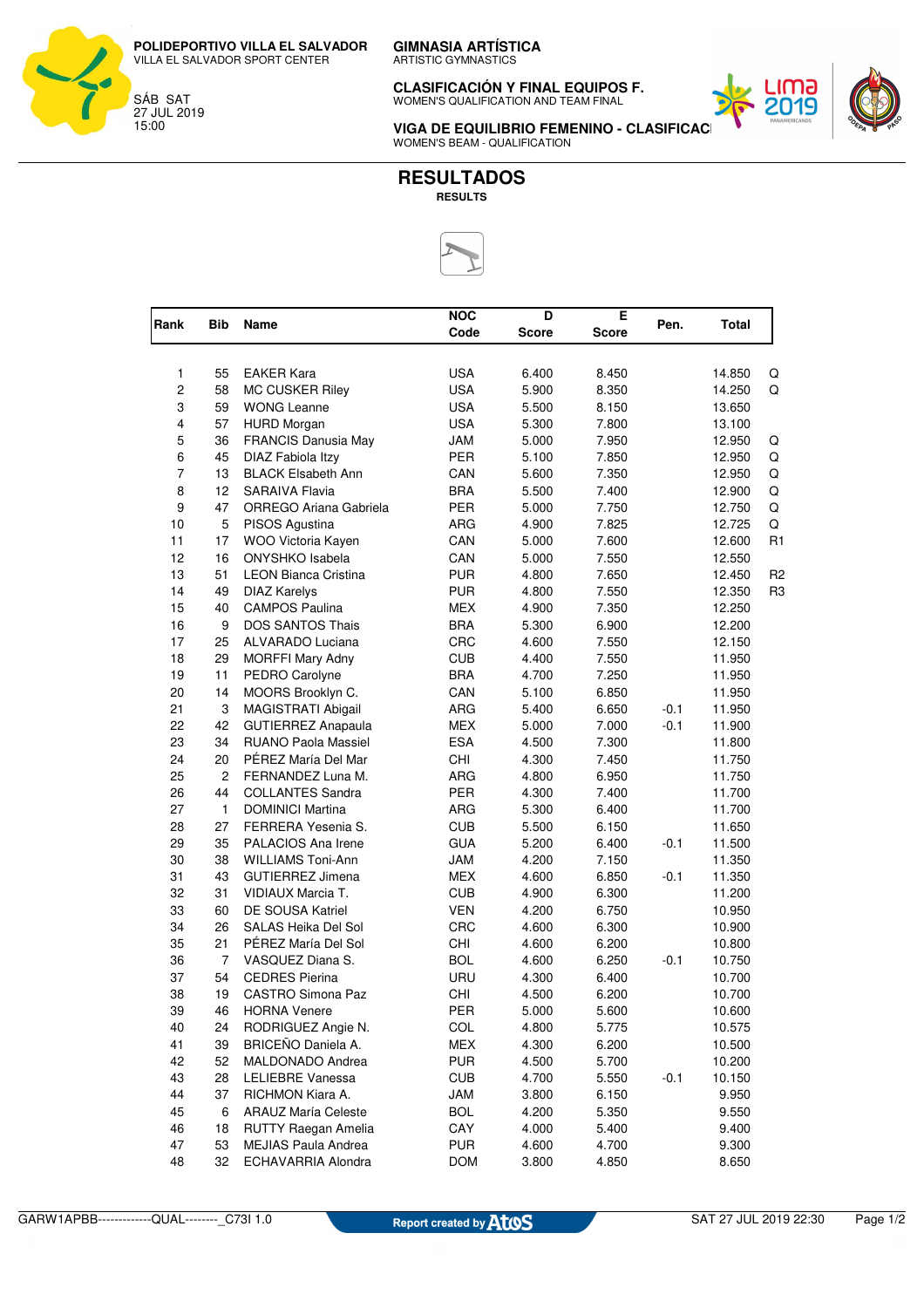**GIMNASIA ARTÍSTICA** ARTISTIC GYMNASTICS

**POLIDEPORTIVO VILLA EL SALVADOR** VILLA EL SALVADOR SPORT CENTER

SÁB SAT 27 JUL 2019 15:00

**CLASIFICACIÓN Y FINAL EQUIPOS F.** WOMEN'S QUALIFICATION AND TEAM FINAL



**VIGA DE EQUILIBRIO FEMENINO - CLASIFICAC** WOMEN'S BEAM - QUALIFICATION



| Rank | <b>Bib</b> | Name             | <b>NOC</b><br>Code | <b>Score</b> | <b>Score</b> | Pen.   | Total |
|------|------------|------------------|--------------------|--------------|--------------|--------|-------|
| 49   | 23         | SANTI Franchesca | CHI                | 4.300        | 4.150        | $-0.1$ | 8.350 |

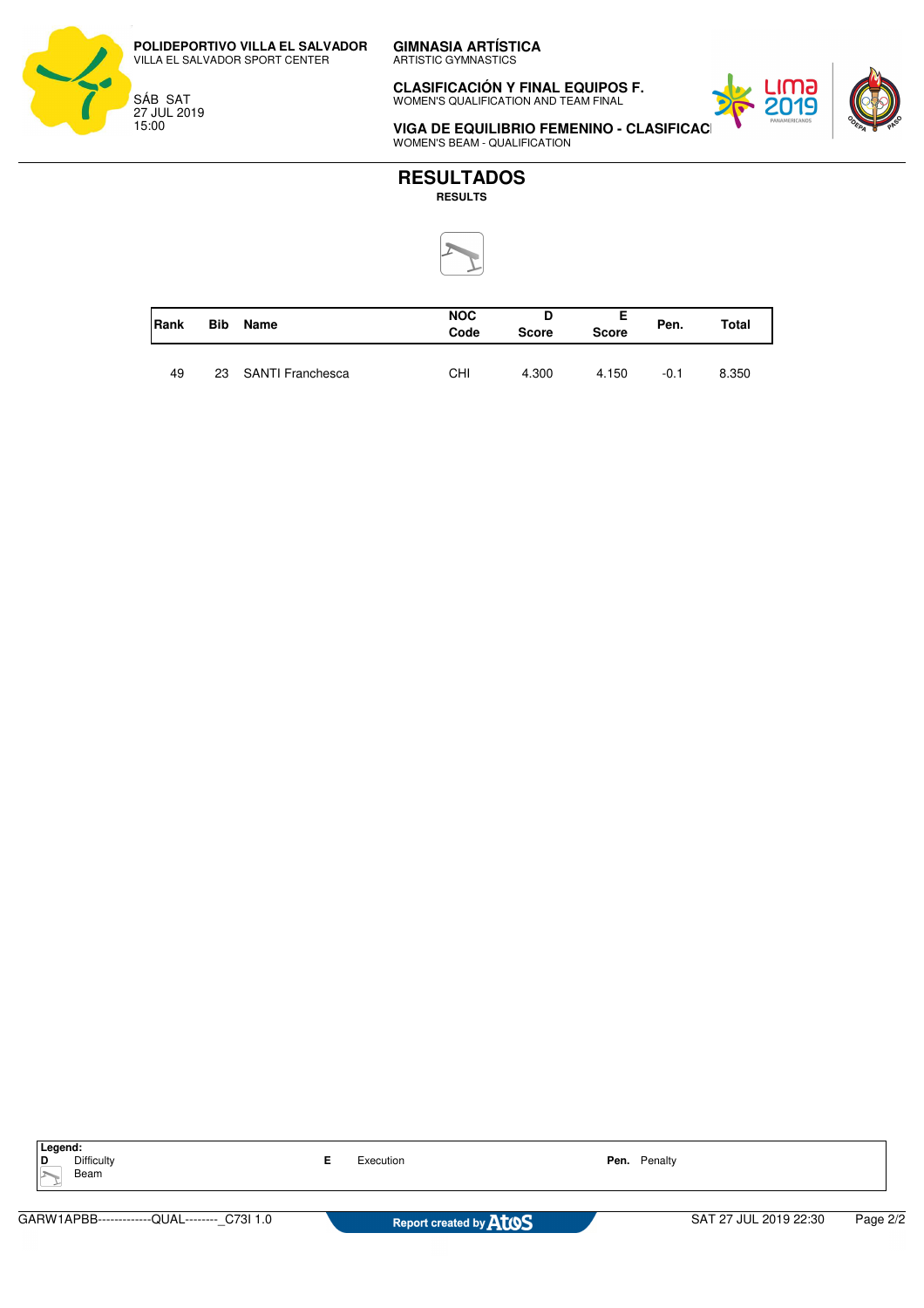**GIMNASIA ARTÍSTICA** ARTISTIC GYMNASTICS

**CLASIFICACIÓN Y FINAL EQUIPOS F.** WOMEN'S QUALIFICATION AND TEAM FINAL







| <b>Bib</b><br>Rank<br>Name<br>Pen.<br>Code<br><b>Score</b><br>Score<br><b>USA</b><br>1<br>58<br>MC CUSKER Riley<br>5.400<br>8.650<br>$\overline{c}$<br><b>USA</b><br>55<br>5.400<br><b>EAKER Kara</b><br>8.450<br>3<br>12<br><b>SARAIVA Flavia</b><br><b>BRA</b><br>5.300<br>8.500<br>$\overline{\mathbf{4}}$<br>56<br><b>USA</b><br><b>FINNEGAN Aleah</b><br>5.500<br>8.250<br>5<br>CAN<br>13<br><b>BLACK Elsabeth Ann</b><br>5.400<br>8.150<br>6<br>CAN<br>14<br>MOORS Brooklyn C.<br>5.100<br>8.400<br>$\overline{7}$<br>9<br>DOS SANTOS Thais<br><b>BRA</b><br>$-0.1$<br>5.100<br>8.300<br>8<br>57<br><b>HURD Morgan</b><br><b>USA</b><br>5.200<br>8.100<br>9<br>$\mathbf{1}$<br><b>DOMINICI Martina</b><br><b>ARG</b><br>4.900<br>8.300<br>3<br>10<br><b>ARG</b><br>MAGISTRATI Abigail<br>4.900<br>8.200<br>11<br>CAN<br>17<br>WOO Victoria Kayen<br>5.000<br>8.100<br>12<br>35<br>PALACIOS Ana Irene<br><b>GUA</b><br>5.000<br>7.950<br>13<br>47<br><b>PER</b><br>ORREGO Ariana Gabriela<br>4.700<br>8.150<br>14<br>31<br><b>CUB</b><br>$-0.1$<br>VIDIAUX Marcia T.<br>5.100<br>7.800<br>15<br>36<br><b>FRANCIS Danusia May</b><br><b>JAM</b><br>5.000<br>7.800<br>16<br><b>BRA</b><br>11<br>PEDRO Carolyne<br>5.100<br>7.700<br>5<br>17<br>PISOS Agustina<br>ARG<br>4.500<br>8.150<br>18<br>15<br>OLSEN Shallon Jade<br>CAN<br>5.200<br>7.500<br>$-0.1$<br>19<br>44<br><b>COLLANTES Sandra</b><br><b>PER</b><br>4.500<br>8.050 | Total<br>14.050<br>Q<br>13.850<br>Q |
|---------------------------------------------------------------------------------------------------------------------------------------------------------------------------------------------------------------------------------------------------------------------------------------------------------------------------------------------------------------------------------------------------------------------------------------------------------------------------------------------------------------------------------------------------------------------------------------------------------------------------------------------------------------------------------------------------------------------------------------------------------------------------------------------------------------------------------------------------------------------------------------------------------------------------------------------------------------------------------------------------------------------------------------------------------------------------------------------------------------------------------------------------------------------------------------------------------------------------------------------------------------------------------------------------------------------------------------------------------------------------------------------------------------------------------------|-------------------------------------|
|                                                                                                                                                                                                                                                                                                                                                                                                                                                                                                                                                                                                                                                                                                                                                                                                                                                                                                                                                                                                                                                                                                                                                                                                                                                                                                                                                                                                                                       |                                     |
|                                                                                                                                                                                                                                                                                                                                                                                                                                                                                                                                                                                                                                                                                                                                                                                                                                                                                                                                                                                                                                                                                                                                                                                                                                                                                                                                                                                                                                       |                                     |
|                                                                                                                                                                                                                                                                                                                                                                                                                                                                                                                                                                                                                                                                                                                                                                                                                                                                                                                                                                                                                                                                                                                                                                                                                                                                                                                                                                                                                                       |                                     |
|                                                                                                                                                                                                                                                                                                                                                                                                                                                                                                                                                                                                                                                                                                                                                                                                                                                                                                                                                                                                                                                                                                                                                                                                                                                                                                                                                                                                                                       | Q<br>13.800                         |
|                                                                                                                                                                                                                                                                                                                                                                                                                                                                                                                                                                                                                                                                                                                                                                                                                                                                                                                                                                                                                                                                                                                                                                                                                                                                                                                                                                                                                                       | 13.750                              |
|                                                                                                                                                                                                                                                                                                                                                                                                                                                                                                                                                                                                                                                                                                                                                                                                                                                                                                                                                                                                                                                                                                                                                                                                                                                                                                                                                                                                                                       | 13.550<br>Q                         |
|                                                                                                                                                                                                                                                                                                                                                                                                                                                                                                                                                                                                                                                                                                                                                                                                                                                                                                                                                                                                                                                                                                                                                                                                                                                                                                                                                                                                                                       | Q<br>13.500                         |
|                                                                                                                                                                                                                                                                                                                                                                                                                                                                                                                                                                                                                                                                                                                                                                                                                                                                                                                                                                                                                                                                                                                                                                                                                                                                                                                                                                                                                                       | 13.300<br>Q                         |
|                                                                                                                                                                                                                                                                                                                                                                                                                                                                                                                                                                                                                                                                                                                                                                                                                                                                                                                                                                                                                                                                                                                                                                                                                                                                                                                                                                                                                                       | 13.300                              |
|                                                                                                                                                                                                                                                                                                                                                                                                                                                                                                                                                                                                                                                                                                                                                                                                                                                                                                                                                                                                                                                                                                                                                                                                                                                                                                                                                                                                                                       | 13.200<br>Q                         |
|                                                                                                                                                                                                                                                                                                                                                                                                                                                                                                                                                                                                                                                                                                                                                                                                                                                                                                                                                                                                                                                                                                                                                                                                                                                                                                                                                                                                                                       | Q<br>13.100                         |
|                                                                                                                                                                                                                                                                                                                                                                                                                                                                                                                                                                                                                                                                                                                                                                                                                                                                                                                                                                                                                                                                                                                                                                                                                                                                                                                                                                                                                                       | 13.100                              |
|                                                                                                                                                                                                                                                                                                                                                                                                                                                                                                                                                                                                                                                                                                                                                                                                                                                                                                                                                                                                                                                                                                                                                                                                                                                                                                                                                                                                                                       | R <sub>1</sub><br>12.950            |
|                                                                                                                                                                                                                                                                                                                                                                                                                                                                                                                                                                                                                                                                                                                                                                                                                                                                                                                                                                                                                                                                                                                                                                                                                                                                                                                                                                                                                                       | R <sub>2</sub><br>12.850            |
|                                                                                                                                                                                                                                                                                                                                                                                                                                                                                                                                                                                                                                                                                                                                                                                                                                                                                                                                                                                                                                                                                                                                                                                                                                                                                                                                                                                                                                       | 12.800<br>R <sub>3</sub>            |
|                                                                                                                                                                                                                                                                                                                                                                                                                                                                                                                                                                                                                                                                                                                                                                                                                                                                                                                                                                                                                                                                                                                                                                                                                                                                                                                                                                                                                                       | 12.800                              |
|                                                                                                                                                                                                                                                                                                                                                                                                                                                                                                                                                                                                                                                                                                                                                                                                                                                                                                                                                                                                                                                                                                                                                                                                                                                                                                                                                                                                                                       | 12.800                              |
|                                                                                                                                                                                                                                                                                                                                                                                                                                                                                                                                                                                                                                                                                                                                                                                                                                                                                                                                                                                                                                                                                                                                                                                                                                                                                                                                                                                                                                       | 12.650                              |
|                                                                                                                                                                                                                                                                                                                                                                                                                                                                                                                                                                                                                                                                                                                                                                                                                                                                                                                                                                                                                                                                                                                                                                                                                                                                                                                                                                                                                                       | 12.600                              |
|                                                                                                                                                                                                                                                                                                                                                                                                                                                                                                                                                                                                                                                                                                                                                                                                                                                                                                                                                                                                                                                                                                                                                                                                                                                                                                                                                                                                                                       | 12.550                              |
| 20<br>52<br>MALDONADO Andrea<br><b>PUR</b><br>4.800<br>7.700<br>$-0.3$                                                                                                                                                                                                                                                                                                                                                                                                                                                                                                                                                                                                                                                                                                                                                                                                                                                                                                                                                                                                                                                                                                                                                                                                                                                                                                                                                                | 12.200                              |
| 21<br>23<br><b>SANTI Franchesca</b><br><b>CHI</b><br>4.600<br>7.500                                                                                                                                                                                                                                                                                                                                                                                                                                                                                                                                                                                                                                                                                                                                                                                                                                                                                                                                                                                                                                                                                                                                                                                                                                                                                                                                                                   | 12.100                              |
| 22<br>49<br><b>DIAZ Karelys</b><br><b>PUR</b><br>$-0.1$<br>4.900<br>7.300                                                                                                                                                                                                                                                                                                                                                                                                                                                                                                                                                                                                                                                                                                                                                                                                                                                                                                                                                                                                                                                                                                                                                                                                                                                                                                                                                             | 12.100                              |
| 23<br>19<br><b>CASTRO Simona Paz</b><br>CHI<br>4.600<br>7.450                                                                                                                                                                                                                                                                                                                                                                                                                                                                                                                                                                                                                                                                                                                                                                                                                                                                                                                                                                                                                                                                                                                                                                                                                                                                                                                                                                         | 12.050                              |
| 24<br>27<br>FERRERA Yesenia S.<br><b>CUB</b><br>$-0.1$<br>5.000<br>7.150                                                                                                                                                                                                                                                                                                                                                                                                                                                                                                                                                                                                                                                                                                                                                                                                                                                                                                                                                                                                                                                                                                                                                                                                                                                                                                                                                              | 12.050                              |
| 25<br>29<br><b>CUB</b><br><b>MORFFI Mary Adny</b><br>4.500<br>7.500                                                                                                                                                                                                                                                                                                                                                                                                                                                                                                                                                                                                                                                                                                                                                                                                                                                                                                                                                                                                                                                                                                                                                                                                                                                                                                                                                                   | 12.000                              |
| 26<br>25<br>CRC<br>ALVARADO Luciana<br>4.500<br>7.450                                                                                                                                                                                                                                                                                                                                                                                                                                                                                                                                                                                                                                                                                                                                                                                                                                                                                                                                                                                                                                                                                                                                                                                                                                                                                                                                                                                 | 11.950                              |
| 27<br>42<br>MEX<br>4.700<br>7.250<br><b>GUTIERREZ Anapaula</b>                                                                                                                                                                                                                                                                                                                                                                                                                                                                                                                                                                                                                                                                                                                                                                                                                                                                                                                                                                                                                                                                                                                                                                                                                                                                                                                                                                        | 11.950                              |
| 28<br>26<br>SALAS Heika Del Sol<br>CRC<br>4.200<br>7.650                                                                                                                                                                                                                                                                                                                                                                                                                                                                                                                                                                                                                                                                                                                                                                                                                                                                                                                                                                                                                                                                                                                                                                                                                                                                                                                                                                              | 11.850                              |
| 29<br>60<br><b>DE SOUSA Katriel</b><br><b>VEN</b><br>4.500<br>7.350                                                                                                                                                                                                                                                                                                                                                                                                                                                                                                                                                                                                                                                                                                                                                                                                                                                                                                                                                                                                                                                                                                                                                                                                                                                                                                                                                                   | 11.850                              |
| 30<br>$\mathbf{2}$<br>FERNANDEZ Luna M.<br><b>ARG</b><br>7.600<br>$-0.3$<br>4.500                                                                                                                                                                                                                                                                                                                                                                                                                                                                                                                                                                                                                                                                                                                                                                                                                                                                                                                                                                                                                                                                                                                                                                                                                                                                                                                                                     | 11.800                              |
| 31<br><b>GUTIERREZ Jimena</b><br>$-0.4$<br>43<br><b>MEX</b><br>4.800<br>7.300                                                                                                                                                                                                                                                                                                                                                                                                                                                                                                                                                                                                                                                                                                                                                                                                                                                                                                                                                                                                                                                                                                                                                                                                                                                                                                                                                         | 11.700                              |
| 32<br>40<br><b>CAMPOS Paulina</b><br>MEX<br>4.200<br>7.450                                                                                                                                                                                                                                                                                                                                                                                                                                                                                                                                                                                                                                                                                                                                                                                                                                                                                                                                                                                                                                                                                                                                                                                                                                                                                                                                                                            | 11.650                              |
| 33<br>50<br><b>PUR</b><br>$-0.3$<br><b>DIAZ Nicole Marie</b><br>4.600<br>7.150                                                                                                                                                                                                                                                                                                                                                                                                                                                                                                                                                                                                                                                                                                                                                                                                                                                                                                                                                                                                                                                                                                                                                                                                                                                                                                                                                        | 11.450                              |
| 34<br><b>ESA</b><br>34<br><b>RUANO Paola Massiel</b><br>4.000<br>7.350                                                                                                                                                                                                                                                                                                                                                                                                                                                                                                                                                                                                                                                                                                                                                                                                                                                                                                                                                                                                                                                                                                                                                                                                                                                                                                                                                                | 11.350                              |
| 35<br>21<br>PÉREZ María Del Sol<br>CHI<br>4.600<br>6.850<br>$-0.1$                                                                                                                                                                                                                                                                                                                                                                                                                                                                                                                                                                                                                                                                                                                                                                                                                                                                                                                                                                                                                                                                                                                                                                                                                                                                                                                                                                    | 11.350                              |
| 36<br>45<br>PER<br>$-0.3$<br>DIAZ Fabiola Itzy<br>4.200<br>7.350                                                                                                                                                                                                                                                                                                                                                                                                                                                                                                                                                                                                                                                                                                                                                                                                                                                                                                                                                                                                                                                                                                                                                                                                                                                                                                                                                                      | 11.250                              |
| 37<br>54<br><b>CEDRES Pierina</b><br>URU<br>4.000<br>7.200                                                                                                                                                                                                                                                                                                                                                                                                                                                                                                                                                                                                                                                                                                                                                                                                                                                                                                                                                                                                                                                                                                                                                                                                                                                                                                                                                                            | 11.200                              |
| 38<br>22<br>CHI<br>4.300<br>7.150<br>PINTO Makarena Daisy<br>$-0.3$                                                                                                                                                                                                                                                                                                                                                                                                                                                                                                                                                                                                                                                                                                                                                                                                                                                                                                                                                                                                                                                                                                                                                                                                                                                                                                                                                                   | 11.150                              |
| 39<br><b>MEJIAS Paula Andrea</b><br><b>PUR</b><br>5.300<br>$-0.1$<br>53<br>5.800                                                                                                                                                                                                                                                                                                                                                                                                                                                                                                                                                                                                                                                                                                                                                                                                                                                                                                                                                                                                                                                                                                                                                                                                                                                                                                                                                      | 11.000                              |
| 40<br>$\overline{7}$<br><b>BOL</b><br>4.200<br>6.750<br>VASQUEZ Diana S.                                                                                                                                                                                                                                                                                                                                                                                                                                                                                                                                                                                                                                                                                                                                                                                                                                                                                                                                                                                                                                                                                                                                                                                                                                                                                                                                                              | 10.950                              |
| 41<br>24<br>RODRIGUEZ Angie N.<br>COL<br>4.300<br>6.700<br>$-0.1$                                                                                                                                                                                                                                                                                                                                                                                                                                                                                                                                                                                                                                                                                                                                                                                                                                                                                                                                                                                                                                                                                                                                                                                                                                                                                                                                                                     | 10.900                              |
| 42<br>30<br>RODRÍGUEZ Yumila C.<br><b>CUB</b><br>$-0.1$<br>4.600<br>6.200                                                                                                                                                                                                                                                                                                                                                                                                                                                                                                                                                                                                                                                                                                                                                                                                                                                                                                                                                                                                                                                                                                                                                                                                                                                                                                                                                             | 10.700                              |
| 43<br>37<br>RICHMON Kiara A.<br>JAM<br>$-0.3$<br>3.900<br>7.050                                                                                                                                                                                                                                                                                                                                                                                                                                                                                                                                                                                                                                                                                                                                                                                                                                                                                                                                                                                                                                                                                                                                                                                                                                                                                                                                                                       | 10.650                              |
| BRICEÑO Daniela A.<br>44<br>39<br>MEX<br>4.600<br>5.700                                                                                                                                                                                                                                                                                                                                                                                                                                                                                                                                                                                                                                                                                                                                                                                                                                                                                                                                                                                                                                                                                                                                                                                                                                                                                                                                                                               | 10.300                              |
| 45<br>32<br>ECHAVARRIA Alondra<br><b>DOM</b><br>3.500<br>6.550                                                                                                                                                                                                                                                                                                                                                                                                                                                                                                                                                                                                                                                                                                                                                                                                                                                                                                                                                                                                                                                                                                                                                                                                                                                                                                                                                                        | 10.050                              |
| 46<br>18<br>RUTTY Raegan Amelia<br>$-0.3$<br>CAY<br>3.800<br>6.400                                                                                                                                                                                                                                                                                                                                                                                                                                                                                                                                                                                                                                                                                                                                                                                                                                                                                                                                                                                                                                                                                                                                                                                                                                                                                                                                                                    |                                     |
| 47<br>6<br><b>ARAUZ María Celeste</b><br><b>BOL</b><br>4.200<br>4.650                                                                                                                                                                                                                                                                                                                                                                                                                                                                                                                                                                                                                                                                                                                                                                                                                                                                                                                                                                                                                                                                                                                                                                                                                                                                                                                                                                 | 9.900                               |